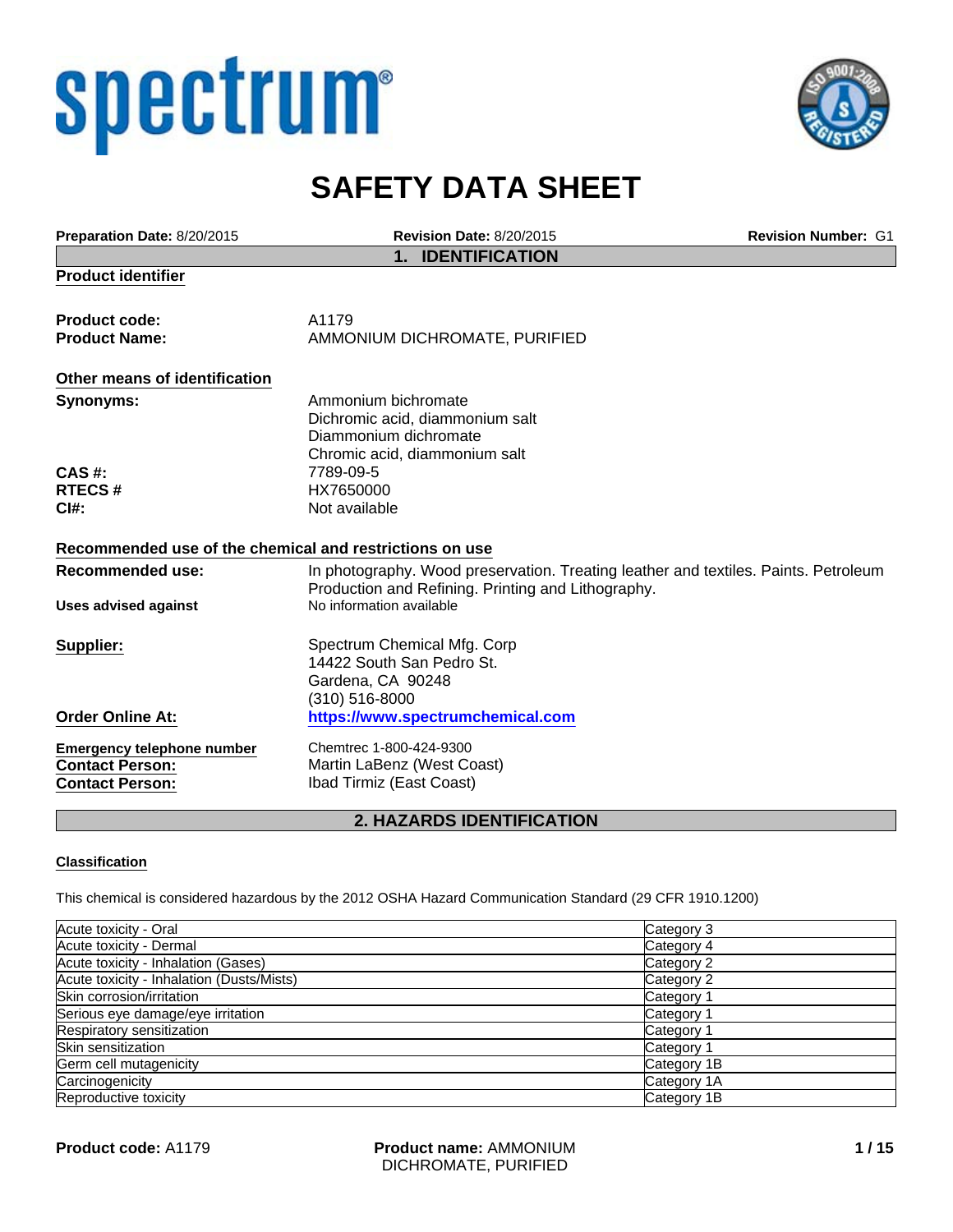| Spe <sup>r</sup><br>exposure<br>organ<br>-------<br>toxicity<br>------<br>eated<br>nei<br>पाट स्वा<br>-c∪⊨ | .             |
|------------------------------------------------------------------------------------------------------------|---------------|
| $\cdot$ .<br>Oxidizino<br>ıκ<br>solids                                                                     | $\sim$ $   -$ |

#### **Label elements**

#### **Danger**

#### **Hazard statements**

Toxic if swallowed Harmful in contact with skin Fatal if inhaled Causes severe skin burns and eye damage May cause allergy or asthma symptoms or breathing difficulties if inhaled May cause an allergic skin reaction May cause genetic defects May cause cancer May damage fertility or the unborn child Causes damage to organs through prolonged or repeated exposure May intensify fire; oxidizer



**Hazards not otherwise classified (HNOC)** Not Applicable

**Other hazards** Not available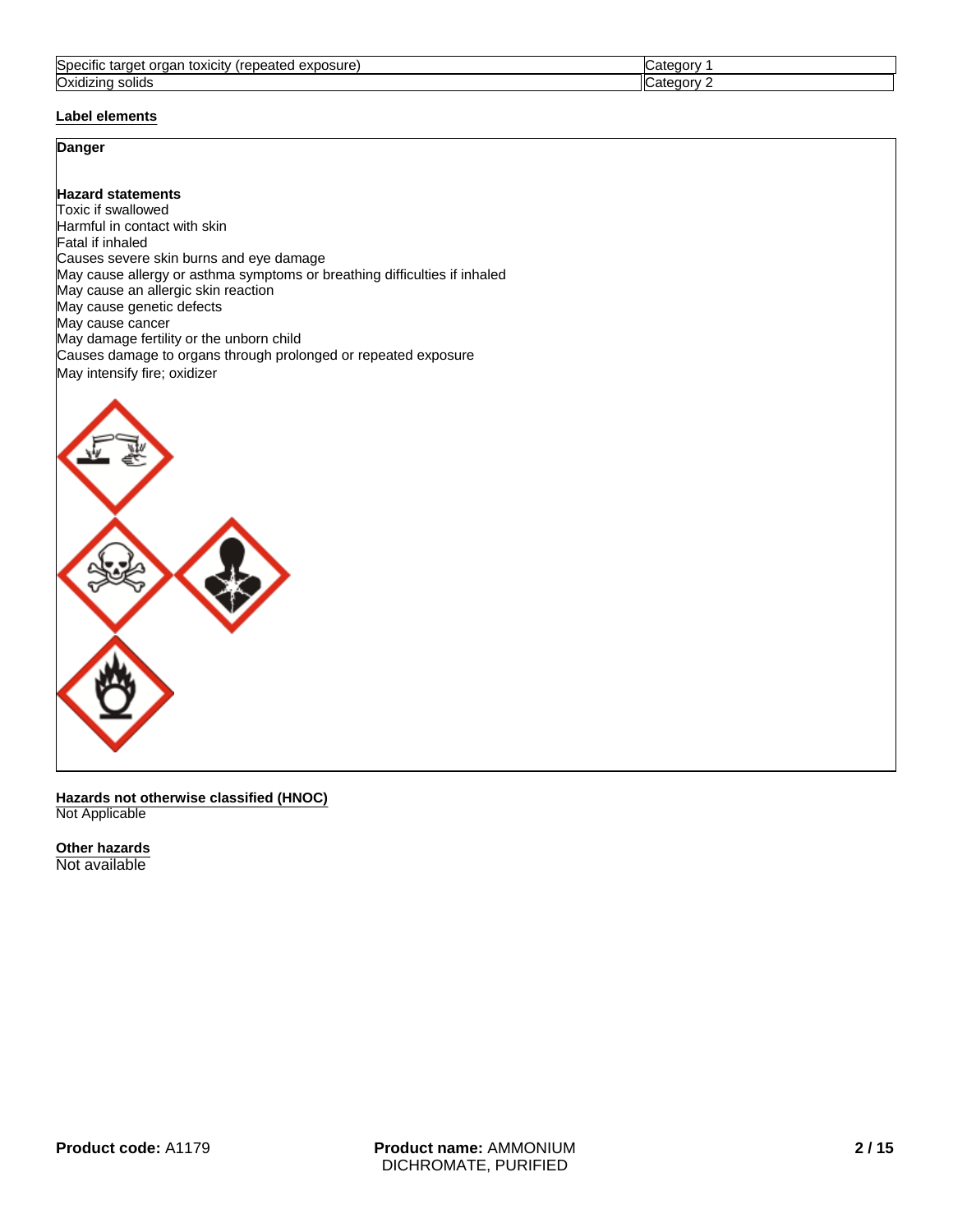#### **Precautionary Statements - Prevention**

Obtain special instructions before use Do not handle until all safety precautions have been read and understood Wear protective gloves/protective clothing/eye protection/face protection Wash face, hands and any exposed skin thoroughly after handling Do not eat, drink or smoke when using this product Do not breathe dust/fume/gas/mist/vapors/spray Use only outdoors or in a well-ventilated area Wear respiratory protection In case of inadequate ventilation wear respiratory protection Contaminated work clothing should not be allowed out of the workplace Wear protective gloves Keep away from heat/sparks/open flames/hot surfaces. — No smoking Keep/Store away from clothing/ .? /combustible materials Take any precaution to avoid mixing with combustibles .?

#### **Precautionary Statements - Response**

*Specific treatment (see .? on this label) Specific measures (see .? on this label) Specific treatment is urgent (see .? on this label) Immediately call a POISON CENTER or doctor/physician Specific treatment (see .? on this label)* IN CASE OF FIRE: Use water to extinguish. Do not use dry chemicals or foams. CO<sub>2</sub>or Halon may provide limited control. IF IN EYES: Rinse cautiously with water for several minutes. Remove contact lenses, if present and easy to do. Continue rinsing. Immediately call a POISON CENTER or doctor/physician. Call a POISON CENTER or doctor/physician if you feel unwell Wash contaminated clothing before reuse IF ON SKIN (or hair): Remove/Take off immediately all contaminated clothing. Rinse skin with water/shower If skin irritation or rash occurs: Get medical advice/attention IF INHALED: Remove victim to fresh air and keep at rest in a position comfortable for breathing. Immediately call a POISON CENTER or doctor/physician. IF SWALLOWED: Immediately call a POISON CENTER or doctor/physician Rinse mouth Do NOT induce vomiting

#### **Precautionary Statements - Storage**

Store locked up

Store in a well-ventilated place. Keep container tightly closed

#### **Precautionary Statements - Disposal**

Dispose of contents/container to an approved waste disposal plant

#### **3. COMPOSITION/INFORMATION ON INGREDIENTS**

| Components                       | CAS-No.  | Weight % | Trade Secret |
|----------------------------------|----------|----------|--------------|
| Ammonium Dichromate<br>7789-09-5 | 789-09-5 | 100      |              |

#### **4. FIRST AID MEASURES**

## **First aid measures**

**General Advice:** Poison information centers in each State capital city can provide additional assistance for scheduled poisons (13 1126). Ensure that medical personnel are aware of the material(s) involved and take precautions to protect themselves. First aider needs to protect himself.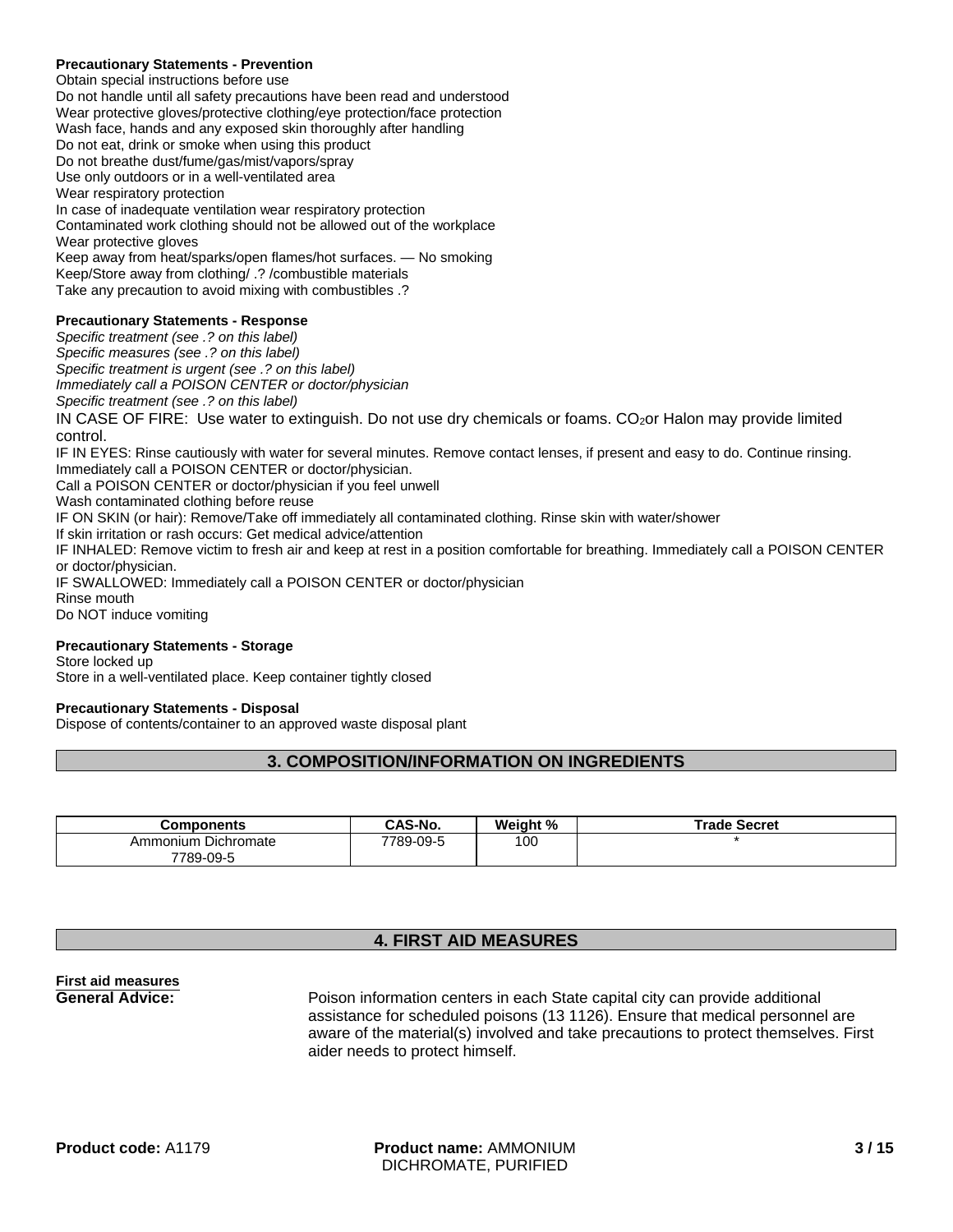| <b>4. FIRST AID MEASURES</b>                                |                                                                                                                                                                                                                                                                                                                                                                                                                                                                                                                                                                                                                                                                                                                                                                    |  |
|-------------------------------------------------------------|--------------------------------------------------------------------------------------------------------------------------------------------------------------------------------------------------------------------------------------------------------------------------------------------------------------------------------------------------------------------------------------------------------------------------------------------------------------------------------------------------------------------------------------------------------------------------------------------------------------------------------------------------------------------------------------------------------------------------------------------------------------------|--|
| <b>Skin Contact:</b>                                        | Toxic in contact with skin. Wash off immediately with soap and plenty of water. Continue<br>flushing with plenty of water for at least 15 minutes. Remove all contaminated clothes and<br>shoes. Immediate medical attention is required. Call a physician or Poison Control Centre<br>immediately.                                                                                                                                                                                                                                                                                                                                                                                                                                                                |  |
| <b>Eye Contact:</b>                                         | Flush eyes with water for 15 minutes. Immediate medical attention is required. Call a physician<br>immediately.                                                                                                                                                                                                                                                                                                                                                                                                                                                                                                                                                                                                                                                    |  |
| Inhalation:                                                 | Toxic by inhalation. WARNING! It may be hazardous to the person providing aid to give mouth-<br>to-mouth resuscitation when the inhaled or ingested material is toxic, infectious or corrosive.<br>Do not use mouth-to-mouth resuscitation if victim ingested or inhaled the substance; induce<br>artificial respiration with the aid of a pocket mask equipped with a one-way valve or other<br>proper respiratory medical device. Immediate medical attention is required.                                                                                                                                                                                                                                                                                       |  |
| Ingestion:                                                  | Toxic if swallowed. Do not induce vomiting without medical advice. Never give anything by<br>mouth to an unconscious person. Immediate medical attention is required. Call a physician or<br>Poison Control Center immediately.                                                                                                                                                                                                                                                                                                                                                                                                                                                                                                                                    |  |
| Most important symptoms and effects, both acute and delayed |                                                                                                                                                                                                                                                                                                                                                                                                                                                                                                                                                                                                                                                                                                                                                                    |  |
| <b>Symptoms</b>                                             | Fatal if inhaled. Toxic if swallowed. Harmful in contact with skin. Causes skin and eye burns.<br>Causes damage to organs through prolonged or repeated exposure. May damage fertility or<br>the unborn child. May cause sensitization by inhalation and skin contact. May cause allergy or<br>asthma symptoms or breathing difficulties if inhaled. May cause allergic skin reaction. May<br>cause cancer. May cause heritable genetic damage in humans. May cause respiratory irritation<br>. May cause irritiation to mucous membranes. May cause chemical burns to the respiratory<br>tract. It may affect the kidneys. Renal failure. It may affect the blood. May affect the liver.<br>Chronic exposure may affect liver, kidneys/urinary system, and blood. |  |
|                                                             | Indication of any immediate medical attention and special treatment needed                                                                                                                                                                                                                                                                                                                                                                                                                                                                                                                                                                                                                                                                                         |  |
| <b>Notes to Physician:</b>                                  | Treat symptomatically                                                                                                                                                                                                                                                                                                                                                                                                                                                                                                                                                                                                                                                                                                                                              |  |

#### **Protection of first-aiders**

First-Aid Providers: Avoid exposure to blood or body fluids. Wear gloves and other necessary protective clothing. Dispose of contaminated clothing and equipment as bio-hazardous waste

#### **5. FIRE-FIGHTING MEASURES**

| <b>Extinguishing Media</b>                 |                                                                                                                                                                                                                                                                                                                                                                                   |
|--------------------------------------------|-----------------------------------------------------------------------------------------------------------------------------------------------------------------------------------------------------------------------------------------------------------------------------------------------------------------------------------------------------------------------------------|
| <b>Suitable Extinguishing Media:</b>       | Water. CO2 may be of no value in extinguishing fires<br>involving oxidizers and may only provide limited control.                                                                                                                                                                                                                                                                 |
| <b>Unsuitable Extinguishing Media:</b>     | CO2. Dry chemical. Foam. Halons.                                                                                                                                                                                                                                                                                                                                                  |
| Specific hazards arising from the chemical |                                                                                                                                                                                                                                                                                                                                                                                   |
| <b>Hazardous Combustion Products:</b>      | Ammonia, Chromic oxides, Nitrogen oxides                                                                                                                                                                                                                                                                                                                                          |
| <b>Specific hazards:</b>                   | Oxidizer. Keep away from combustible materials (wood,<br>paper, oil, clothing, etc.)<br>The product is not flammable, but it may cause fire when in<br>contact with other material<br>Contact with combustible or organic materials may cause<br>fire<br>Will accelerate burning when involved in a fire<br>Container explosion may occur under fire conditions or when<br>heated |

### **Special Protective Actions for Firefighters**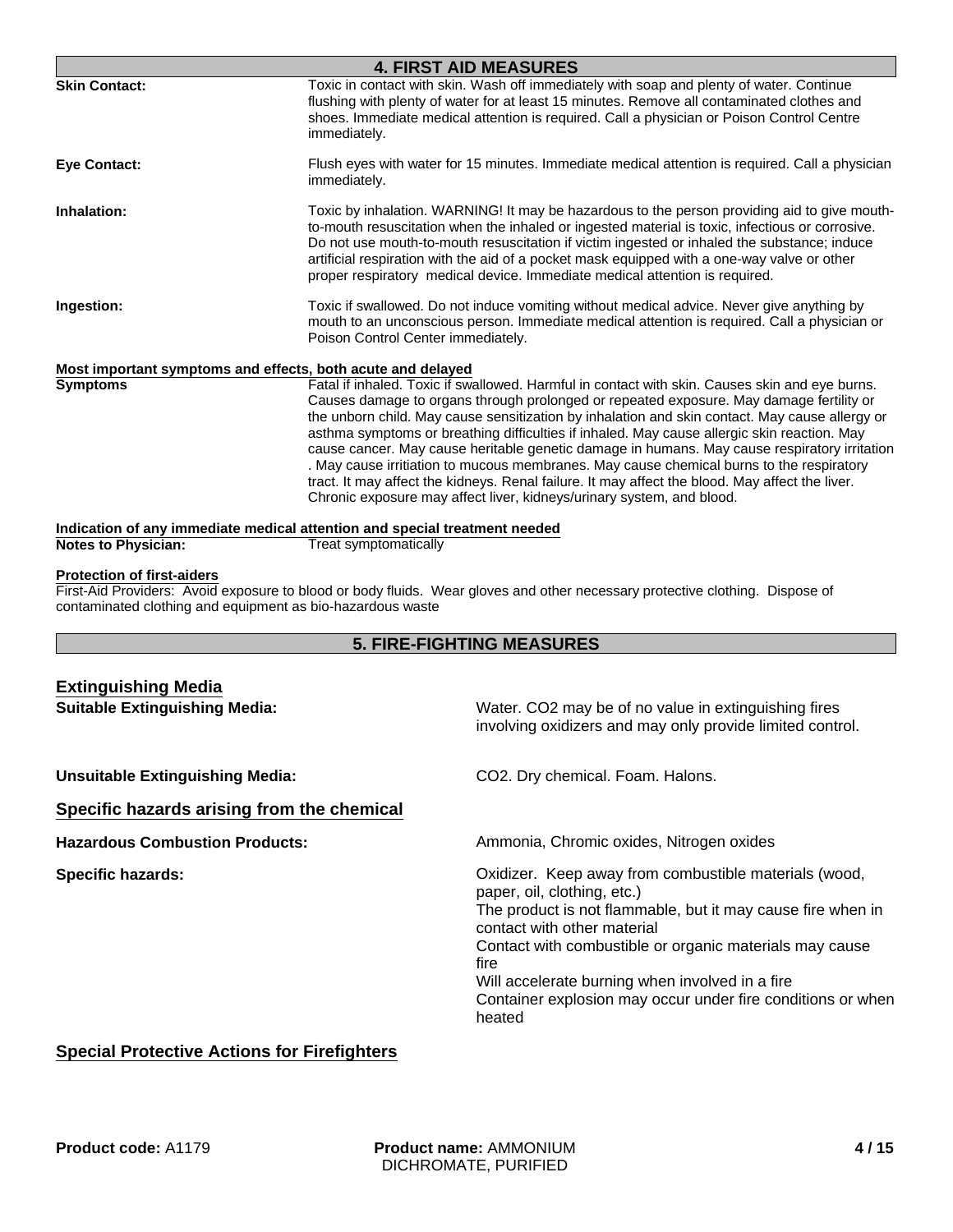**Specific Methods:** For large fires, flood fire area with water from a distance. Cool affected containers with flooding quantities of water. Do not get water inside containers. DO NOT use combustible materials such as sawdust.

**Special Protective Equipment for Firefighters:** As in any fire, wear self-contained breathing apparatus pressure-demand, MSHA/NIOSH (approved or equivalent) and full protective gear

#### **6. ACCIDENTAL RELEASE MEASURES**

#### **Personal precautions, protective equipment and emergency procedures**

| <b>Personal Precautions:</b>                         | Keep people away from and upwind of spill/leak. Ensure adequate ventilation. Do not touch<br>damaged containers or spilled material unless wearing appropriate protective clothing. Avoid<br>contact with skin, eyes and clothing. Wear personal protective equipment. Avoid dust<br>formation. Remove all sources of ignition. Keep combustibles (wood, paper, oil, clothing, etc.)<br>away from spilled material. |
|------------------------------------------------------|---------------------------------------------------------------------------------------------------------------------------------------------------------------------------------------------------------------------------------------------------------------------------------------------------------------------------------------------------------------------------------------------------------------------|
| <b>Environmental precautions</b>                     | Prevent further leakage or spillage if safe to do so. Prevent product from entering<br>drains. Prevent entry into waterways, sewers.                                                                                                                                                                                                                                                                                |
| Methods and material for containment and cleaning up |                                                                                                                                                                                                                                                                                                                                                                                                                     |
| <b>Methods for containment</b>                       | Stop leak if you can do it without risk. Cover with plastic sheet to prevent spreading.                                                                                                                                                                                                                                                                                                                             |
| Methods for cleaning up                              | Sweep up and shovel. Use appropriate tools to put the spilled material in a suitable<br>chemical waste disposal container. Do not use combustible materials such as paper<br>towels, sawdust, clothing, etc. to clean up spill. Clean contaminated surface<br>thoroughly.                                                                                                                                           |

**7. HANDLING AND STORAGE**

**Precautions for safe handling**

#### **Technical Measures/Precautions:**

Provide sufficient air exchange and/or exhaust in work rooms. Avoid dust formation. Keep away from open flames, hot surfaces and sources of ignition. Keep away from incompatible materials. All equipment used when handling the product must be grounded.

#### **Safe Handling Advice**

Wear personal protective equipment. Avoid contact with skin, eyes and clothing. Use only in well-ventilated areas. Do not breathe vapours/dust. Do not ingest. When using do not smoke. Keep away from combustible material. Keep away from heat and sources of ignition. Handle in accordance with good industrial hygiene and safety practice.

#### **Conditions for safe storage, including any incompatibilities**

#### **Technical Measures/Storage Conditions:**

Keep container tightly closed in a dry and well-ventilated place. Do not store near combustible materials. Store at room temperature in the original container. Store away from incompatible materials. Store in a segrated and approved area.

#### **Incompatible Materials:**

Organic materials. Combustible materials. Powdered metals. Reducing agents. Acids. Hydrazine. Strong bases. Carbides. Alcohols. Ethylene glycol. Mercury cyanide.

#### **8. EXPOSURE CONTROLS/PERSONAL PROTECTION**

**Control parameters**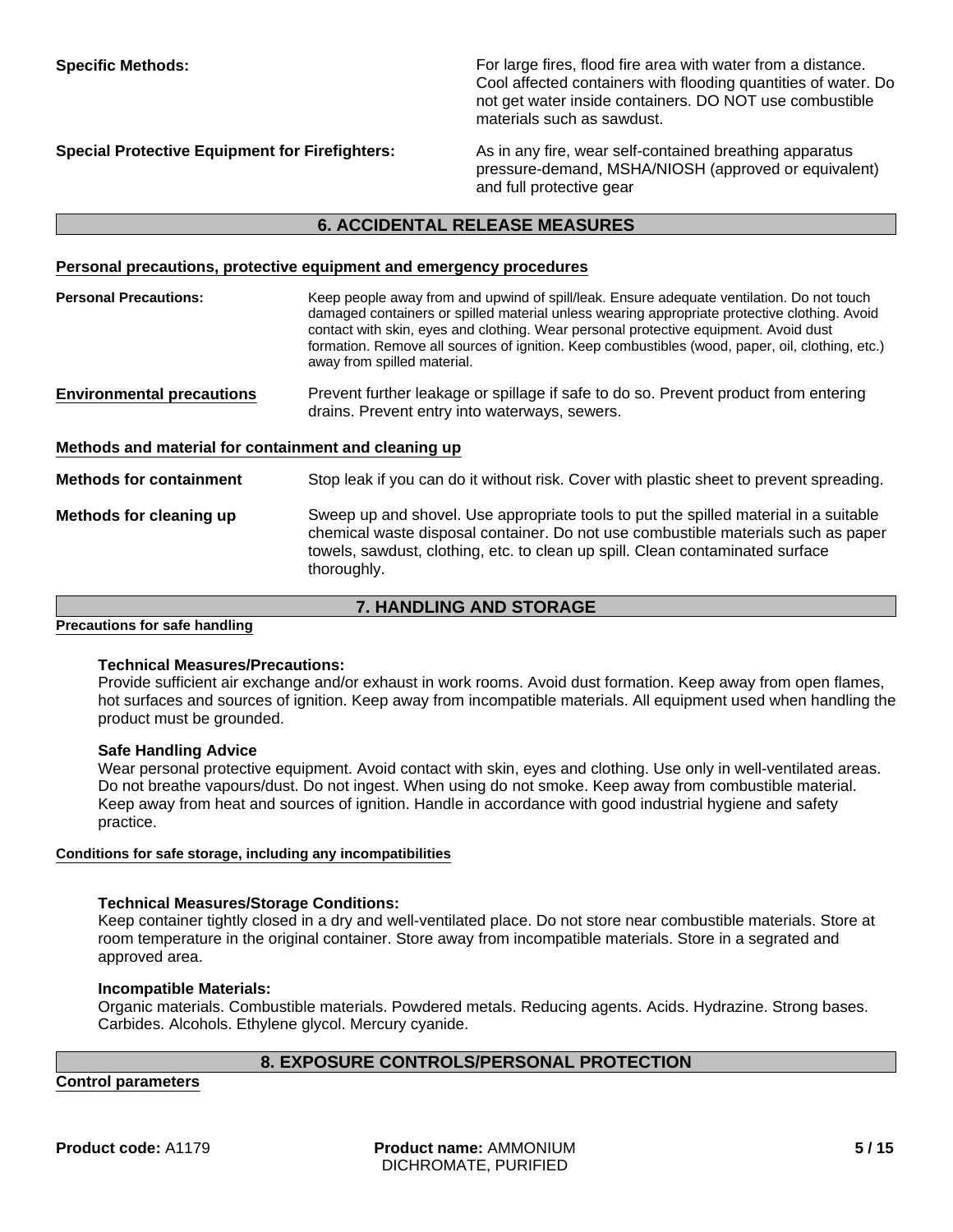#### **National occupational exposure limits**

**United States**

| Components          | <b>OSHA</b>                                  | <b>NIOSH</b>                                               | <b>ACGIH</b> | <b>AIHA WHEEL</b> |
|---------------------|----------------------------------------------|------------------------------------------------------------|--------------|-------------------|
| Ammonium Dichromate | `Ceilina<br>$\cdot$ ma/m <sup>3</sup><br>IV. | 0.0002 mg/m <sup>3</sup> TWA (as Cr)0.05 mg/m <sup>3</sup> | ` TWA        | None              |
| 7789-09-5           | ' TWA<br>ີວ uα/m <sup>3</sup> ີ              |                                                            |              |                   |

#### **Canada**

| Components          | Alberta | <b>British Columbia</b>                             | Ontario | Quebec                                                                                                                         |
|---------------------|---------|-----------------------------------------------------|---------|--------------------------------------------------------------------------------------------------------------------------------|
| Ammonium Dichromate |         |                                                     |         | $^{\prime}$ 0.05 mg/m $^3$ TWA (as Cr)   0.1 mg.m3 Ceiling (as Cr)   0.05 mg/m $^3$ TWA (as Cr)   0.05 mg/m $^3$ TWAEV (as Cr) |
| 7789-09-5           |         | $\vert$ 0.025 mg/m <sup>3</sup> TWA (as Cr) $\vert$ |         |                                                                                                                                |

#### **Australia and Mexico**

| Components          | Australia                            | Mexico                                       |
|---------------------|--------------------------------------|----------------------------------------------|
| Ammonium Dichromate | $0.05$ mg/m <sup>3</sup> TWA (as Cr) | <sup>}</sup> TWA<br>$0.05 \text{ mg/m}^3$    |
| 7789-09-5           |                                      | TWA LMPE-PPT<br>$0.5~{\rm m}$ g/m $^{\rm s}$ |

#### **Appropriate engineering controls**

**Engineering measures to reduce exposure:** Ensure adequate ventilation, especially in confined areas. Use process enclosures, local exhaust ventilation, or other engineering controls to keep airborne levels below recommended exposure limits. If user operations generate dust, fume or mist, use ventilation to keep exposure to airborne contaminants below the exposure limit.

#### **Individual protection measures, such as personal protective equipment**

#### **Personal Protective Equipment**

| Eye protection:                | Goggles.                                                                                                                                                    |
|--------------------------------|-------------------------------------------------------------------------------------------------------------------------------------------------------------|
| Skin and body protection:      | Long sleeved clothing. Chemical resistant apron. Gloves.                                                                                                    |
| <b>Respiratory protection:</b> | Be sure to use an approved/certified respirator or equivalent Wear respirator with<br>dust filter.                                                          |
| <b>Hygiene measures:</b>       | Avoid contact with skin, eyes and clothing. Wash hands before breaks and<br>immediately after handling the product. When using, do not eat, drink or smoke. |

#### **9. PHYSICAL AND CHEMICAL PROPERTIES**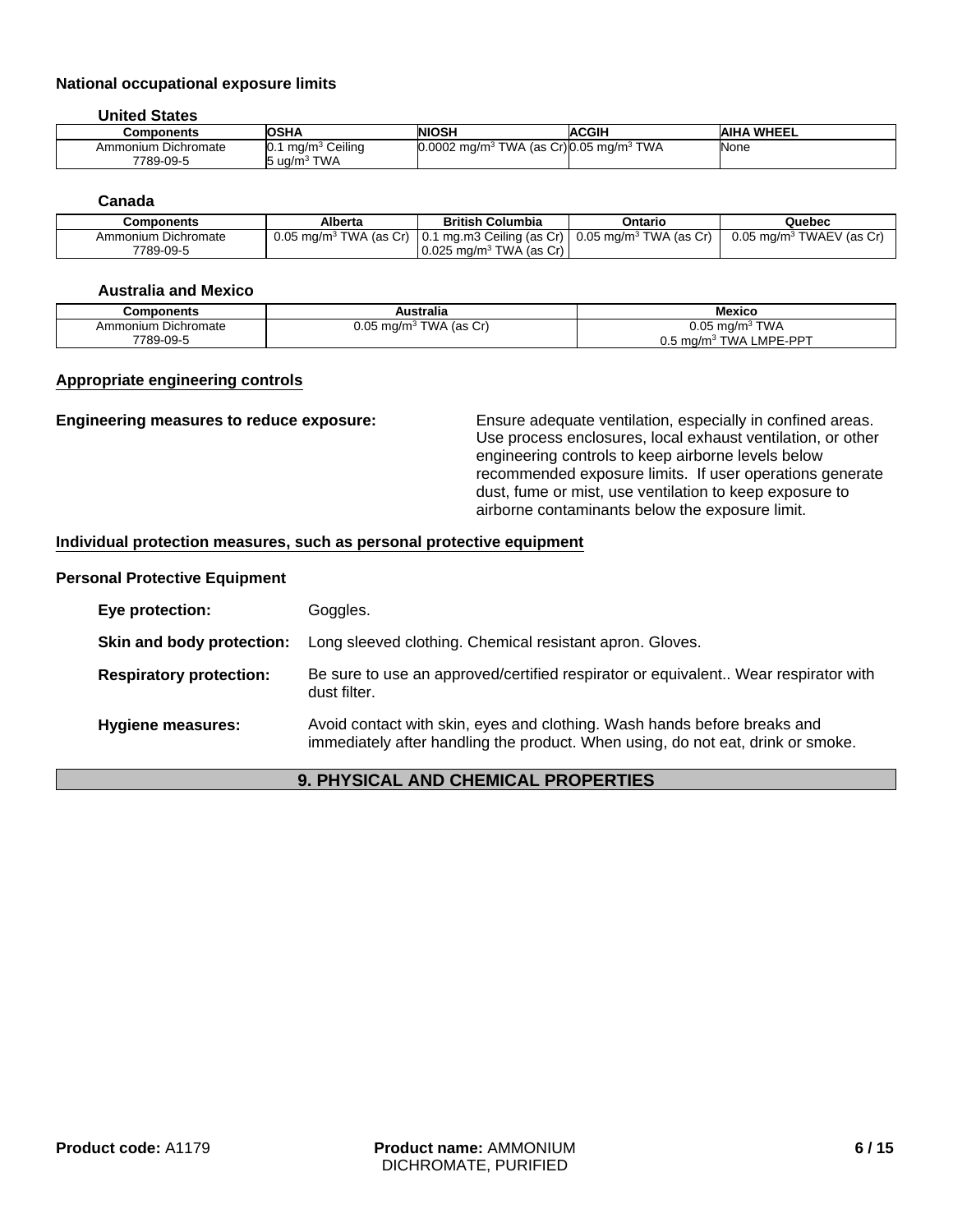**Physical state:** Solid.

**Odor:** Odorless.

**Molecular/Formula weight:** 252.10 g/mol

**Flashpoint (°C/°F):** No information available.

**Lower Explosion Limit (%):** No information available

**Melting point/range(°C/°F):** 170°C/338°F

**Bulk density:** 1000 kg/m3

**Vapor pressure @ 20°C (kPa):** No information available

**VOC content (g/L):** No information available

**Viscosity:** No information available

#### **9. PHYSICAL AND CHEMICAL PROPERTIES**

**Appearance:** Crystalline powder. Crystals.

**Taste** No information available

**Flammability: Oxidizer** 

**Flash Point Tested according to:** Not available

**Upper Explosion Limit (%):** No information available

**Boiling point/range(°C/°F):** No information available

**Density (g/cm3):** 2.15

**Evaporation rate:** No information available

**Odor threshold (ppm):** No information available

**Miscibility:** No information available **Color:** Orange. Red.

**Formula:** (NH4)2CrO7

**Flash point (°C):** No data available

**Autoignition Temperature (°C/°F):** 190-225°C/374-437°F 218°C/424°F

**pH:** 3.95 (1%) 3.45 (10%)

**Decomposition temperature(°C/°F):** 180°C/356°F

**Specific gravity:** No information available

**Vapor density:** 8.7

**Partition coefficient (n-octanol/water):** No information available

**Solubility:** Soluble in Water Soluble in Alcohol Insoluble in Acetone

#### **10. STABILITY AND REACTIVITY**

#### **Reactivity**

Oxidizer. Reacts with reducing agents, organic material, combustible materials, and powdered metals Incompatible with strong bases, hydrazine, carbide, acids, alcohols, ethylene glycol, and mercury cyanide

| <b>Chemical stability</b><br>Stability:         | Stable under recommended storage conditions                                                                                                                             |
|-------------------------------------------------|-------------------------------------------------------------------------------------------------------------------------------------------------------------------------|
| <b>Possibility of Hazardous Reactions:</b>      | Hazardous polymerization does not occur                                                                                                                                 |
| <b>Conditions to avoid:</b>                     | Avoid dust formation. Contact with combustible materials (wood, paper, oil, clothing,<br>etc.). Incompatible materials.                                                 |
| Incompatible Materials:                         | Organic materials. Combustible materials. Powdered metals. Reducing agents.<br>Acids. Hydrazine. Strong bases. Carbides. Alcohols. Ethylene glycol. Mercury<br>cyanide. |
|                                                 | <b>Hazardous decomposition products:</b> Ammonia. Chromium oxides. Nitrogen oxides (NOx).                                                                               |
| <b>Other Information</b><br><b>Corrosivity:</b> | No information available                                                                                                                                                |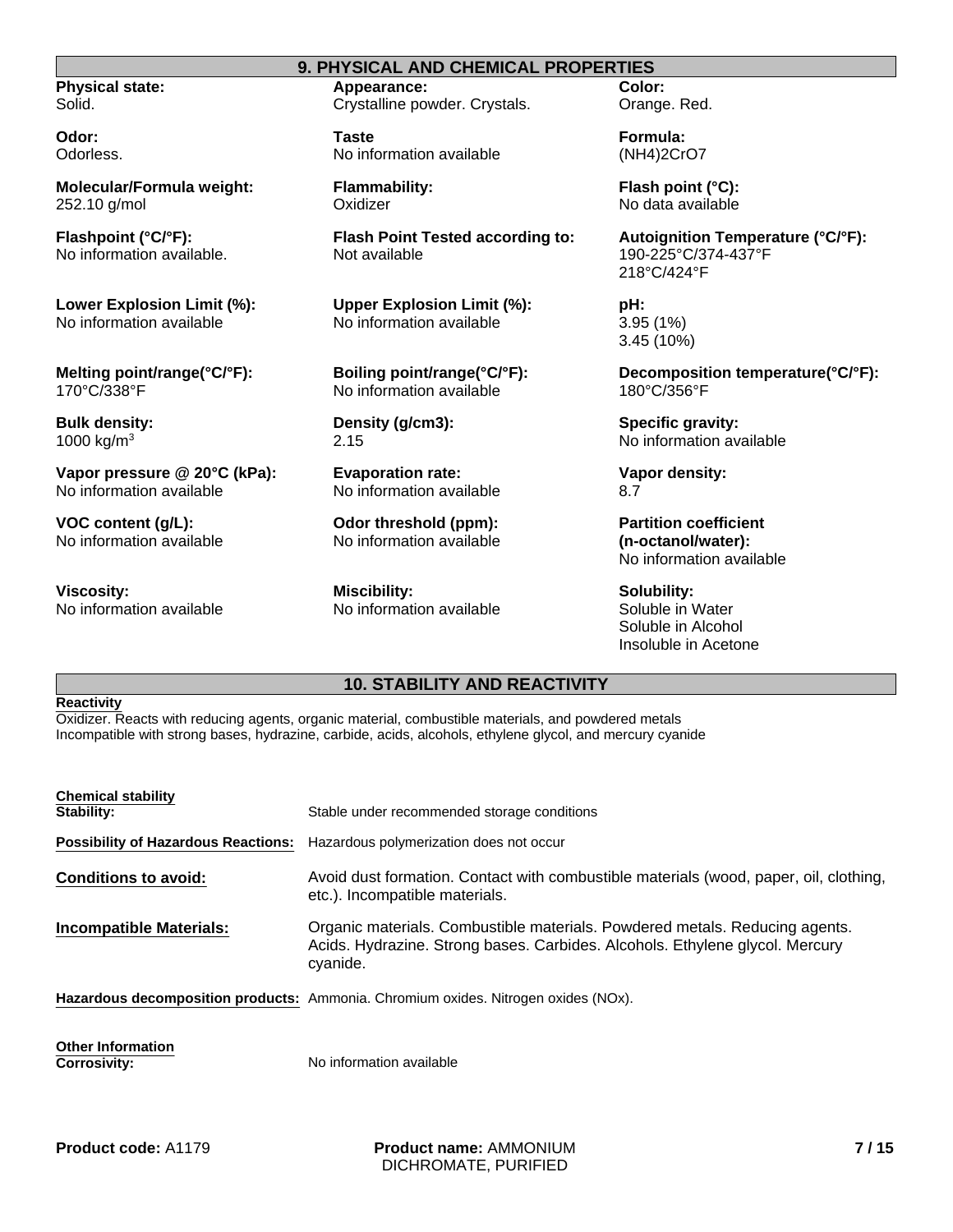#### 11. TOXICOLOGICAL INFORMATION

#### **Information on likely routes of exposure**

**Principal Routes of Exposure:** Ingestion. Inhalation. Skin. Eyes.

**Acute Toxicity**

#### **Component Information**

**LC50/inhalation/mouse =** No infomation available **LD50/oral/rat =** 48 mg/kg Oral LD50 Rat 80 mg/kg oral LD50 rat 53 mg/kg oral LD50 rat **Other LD50 or LC50information =** No information available **LD50/dermal/rat =** No information available *Ammonium Dichromate - 7789-09-5* **LD50/dermal/rabbit =** 1640 mg/kg Dermal LD50 Rabbit 1860 mg/kg dermal LD50 rabbit **LC50/inhalation/rat =** 0.156 mg/L Inhalation LC50 Rat 4 h 0.2 mg/L inhalation LC50 rat 4h **LD50/oral/mouse =** No information available

**Product Information**

**LD50/oral/rat = VALUE- Acute Tox Oral =** 48mg/kg

**LD50/oral/mouse = Value - Acute Tox Oral =** No information available

**LD50/dermal/rabbit VALUE-Acute Tox Dermal =** 1640mg/kg

**LD50/dermal/rat VALUE -Acute Tox Dermal =** No information available

**LC50/inhalation/rat VALUE-Vapor =** No information available **VALUE-Gas =** No information available **VALUE-Dust/Mist =** 0.156mg/l (4-hr.)

#### **LC50/Inhalation/mouse VALUE-Vapor =** No information available **VALUE - Gas =** No information available **VALUE - Dust/Mist =** No information available

**Symptoms**

| <b>Skin Contact:</b>       | Harmful if absorbed through skin. Causes severe irritation and burns. May cause<br>deep penetrating ulcers of the skin. May cause allergic skin reaction. |      |
|----------------------------|-----------------------------------------------------------------------------------------------------------------------------------------------------------|------|
| Eye Contact:               | Causes severe irritation and burns. Causes serious eye damage Eye contact may<br>cause eye corrosion or ulceration.                                       |      |
| <b>Product code: A1179</b> | <b>Product name: AMMONIUM</b><br>DICHROMATE, PURIFIED                                                                                                     | 8/15 |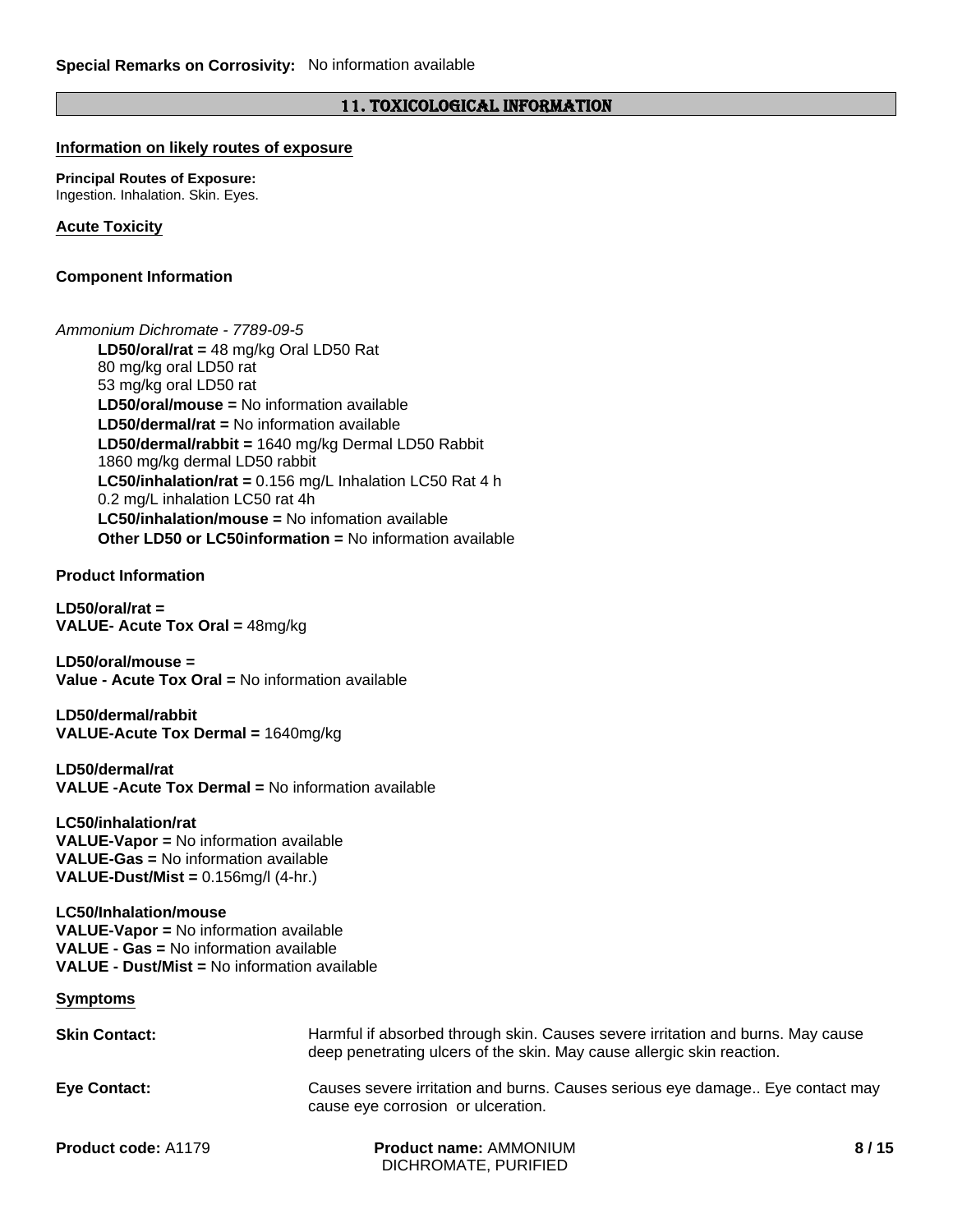| <b>Inhalation</b>         | Fatal if inhaled. May cause irritation of the respiratory tract and mucous membranes<br>irritation. May cause nose, throat, and lung irritation. May cause chemical burns to<br>the respiratory tract.                                                                                                                                                                                                                                                                                                                                                                                                                                                                                                                                                                                                                                                                                                                                                                               |
|---------------------------|--------------------------------------------------------------------------------------------------------------------------------------------------------------------------------------------------------------------------------------------------------------------------------------------------------------------------------------------------------------------------------------------------------------------------------------------------------------------------------------------------------------------------------------------------------------------------------------------------------------------------------------------------------------------------------------------------------------------------------------------------------------------------------------------------------------------------------------------------------------------------------------------------------------------------------------------------------------------------------------|
| Ingestion                 | Toxic if swallowed. May cause digestive (gastointestinal) tract irritation. May affect<br>the blood. It may affect the kidneys and liver. Symptoms of acute poinsoning may<br>include ulceration and corrosion, epigastric pain, nausea, vomiting, diarrhea, vertigo,<br>fever, muscle cramps, hemorrhagic diathesis, toxic nephritis, renal failure,<br>intravascular hemolysis, circulatory collapse, liver damage, peripheral cascular<br>collapse, acute multisystem shock and coma, death depending on the dose.                                                                                                                                                                                                                                                                                                                                                                                                                                                                |
| <b>Aspiration hazard</b>  | No information available                                                                                                                                                                                                                                                                                                                                                                                                                                                                                                                                                                                                                                                                                                                                                                                                                                                                                                                                                             |
|                           | Delayed and immediate effects as well as chronic effects from short and long-term exposure                                                                                                                                                                                                                                                                                                                                                                                                                                                                                                                                                                                                                                                                                                                                                                                                                                                                                           |
| <b>Chronic Toxicity</b>   | Chronic poisoning usually results from inhalation or ingestion.<br>May affect the lungs, blood, kidneys and liver.<br>Signs and symptoms may include lacrimation, dermatitis, penetrating ulcers,<br>perforation of nasal septum, asthma, pneumonia, pulmonary edema, congestion,<br>chronic rhinitis, polyps of the upper respiratory tract, inflammation of the lung,<br>emphysema, tracheitis, bronchitis, pharyngitis, adhesions of the diaphragm,<br>inflammation of larynx, conjunctivitis, loss of appetite, nausea, vomiting, inflammation<br>of liver or even acute hepatitis with jaundice, respiratory irritations, leukocytosis,<br>leukopenia, monocytosis, and eosinophilia. Prolonged or repeated ingestion may<br>cause allergic dermatitis. Repeated or prolonged skin contact may cause skin<br>sensitization. Prolonged or repeated inhalation may cause respiratory sensitization.<br>Inhalation: May cause allergic respiratory reaction (occupational asthma). |
| <b>Sensitization:</b>     | May cause sensitization by inhalation and skin contact                                                                                                                                                                                                                                                                                                                                                                                                                                                                                                                                                                                                                                                                                                                                                                                                                                                                                                                               |
| <b>Mutagenic Effects:</b> | May affect genetic material                                                                                                                                                                                                                                                                                                                                                                                                                                                                                                                                                                                                                                                                                                                                                                                                                                                                                                                                                          |

Carcinogenic effects: Carcinogenic.

| <b>Components</b>   | <b>IARC</b>                                                                                                                                     | <b>ACGIH-</b><br>Carcinogens                 | <b>NTP</b>                        | <b>OSHA HCS -</b><br>Carcinogens | Australia - Notifiable<br>Carcinogenic<br><b>Substances</b> | <b>Australia - Prohibited</b><br>Carcinogenic<br><b>Substances</b> |
|---------------------|-------------------------------------------------------------------------------------------------------------------------------------------------|----------------------------------------------|-----------------------------------|----------------------------------|-------------------------------------------------------------|--------------------------------------------------------------------|
| Ammonium Dichromate | Group 1 -<br>Carcinogenic to<br>humans -<br>Monograph 49<br>[1990]<br>Chromium <sup>[VI]</sup><br>Supplement 7 [1987]<br>Monograph 23<br>ั1980] | A1 Confirmed<br><b>I</b> Human<br>Carcinogen | Known Human Present<br>Carcinogen | see 29 CFR 1910.1026             | Not listed                                                  | Not listed                                                         |
|                     | Monograph 2 [1973]<br>Monograph 100C<br>[2012]                                                                                                  |                                              |                                   |                                  |                                                             |                                                                    |

| <b>Reproductive toxicity</b>                                 | May damage fertility or the unborn child                            |
|--------------------------------------------------------------|---------------------------------------------------------------------|
| <b>Reproductive Effects:</b>                                 | Causes adverse reproductive effects<br>May impair fertility         |
| <b>Developmental Effects:</b><br><b>Teratogenic Effects:</b> | May cause adverse developmental effects<br>No information available |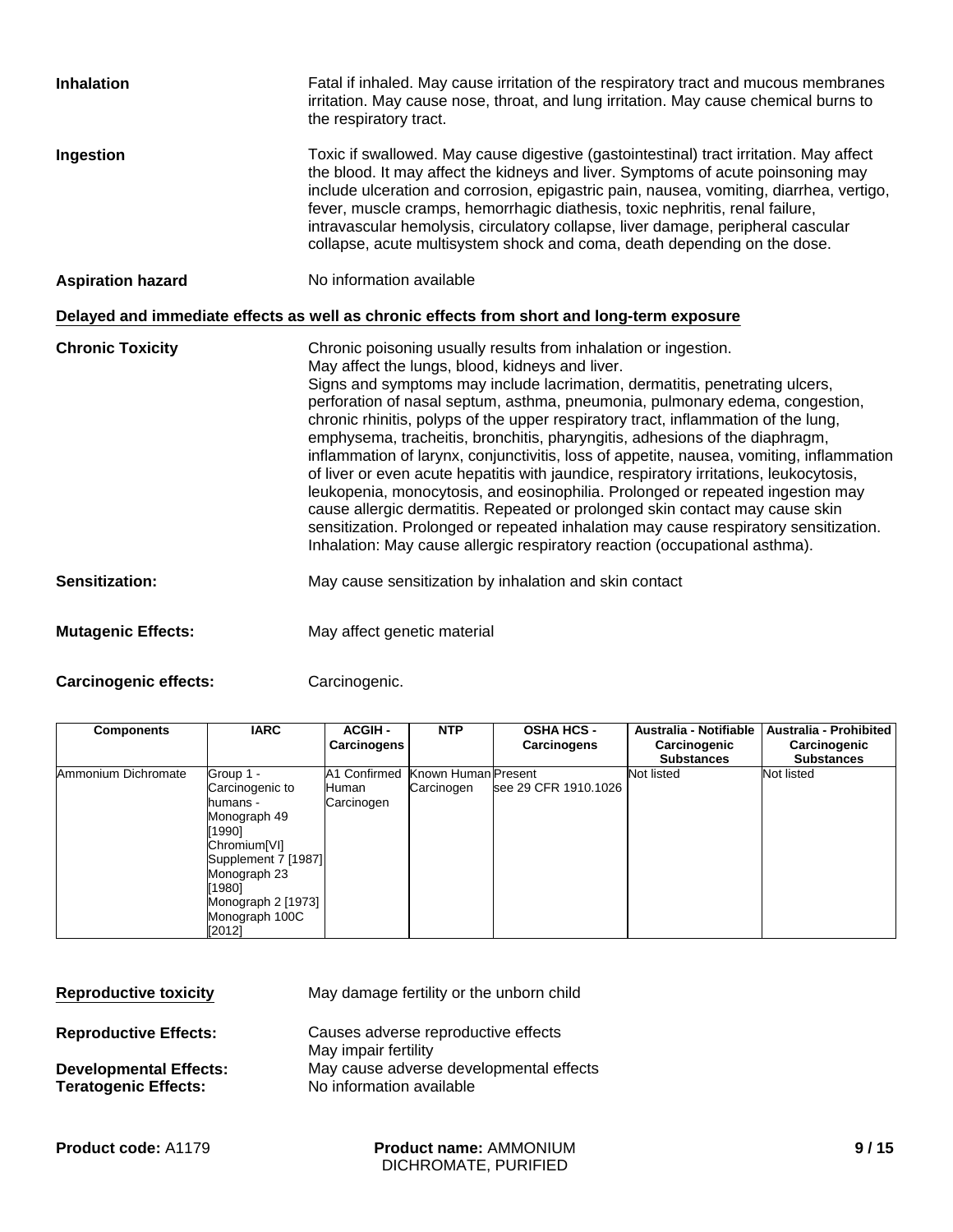#### **Specific Target Organ Toxicity**

| <b>STOT - single exposure</b>   | No information available                                        |
|---------------------------------|-----------------------------------------------------------------|
| <b>STOT - repeated exposure</b> | Causes damage to organs through prolonged or repeated exposure. |
| <b>Target Organs:</b>           | Liver. Kidneys. Respiratory system. Lungs.                      |

#### **12. ECOLOGICAL INFORMATION**

#### **Ecotoxicity**

| <b>Ecotoxicity effects:</b> | Toxic to aquatic organisms, may cause long-term adverse effects in the aquatic |
|-----------------------------|--------------------------------------------------------------------------------|
|                             | environment.                                                                   |

| Ammonium Dichromate - 7789-09-5      |                                                                                                       |
|--------------------------------------|-------------------------------------------------------------------------------------------------------|
| <b>Freshwater Fish Species Data:</b> | 136 mg/L LC50 96h<br>212 mg/L LC50 Mosquito fish 48h<br>50 mg/L LC50 Leuciscus idus (Golden orfe) 48h |
| Persistence and degradability:       | No information available                                                                              |
| <b>Bioaccumulative potential:</b>    | No information available                                                                              |
| <b>Mobility:</b>                     | No information available                                                                              |

#### **13. DISPOSAL CONSIDERATIONS**

#### **Disposal Methods**

#### **Waste from residues / unused products:**

Waste must be disposed of in accordance with Federal, State and Local regulation.

#### **Contaminated packaging:**

Empty containers should be taken for local recycling, recovery or waste disposal. Do not re-use empty containers Dispose of as unused product.

| <b>Components</b>   | <b>RCRA - F Series</b><br><b>Wastes</b> | <b>RCRA - K Series</b><br><b>Wastes</b> | <b>RCRA-P</b><br><b>Series</b><br><b>Wastes</b> | <b>RCRA - U Series Wastes</b> |
|---------------------|-----------------------------------------|-----------------------------------------|-------------------------------------------------|-------------------------------|
| Ammonium Dichromate | None                                    | None                                    | <b>None</b>                                     | None                          |

#### **14. TRANSPORT INFORMATION**

**DOT**

| <b>UN1439</b>            |
|--------------------------|
| Ammonium dichromate      |
| 5.1                      |
| No information available |
| Ш                        |
| 141                      |
| No data available        |
| No information available |
| R2                       |
|                          |

**Product name:** AMMONIUM DICHROMATE, PURIFIED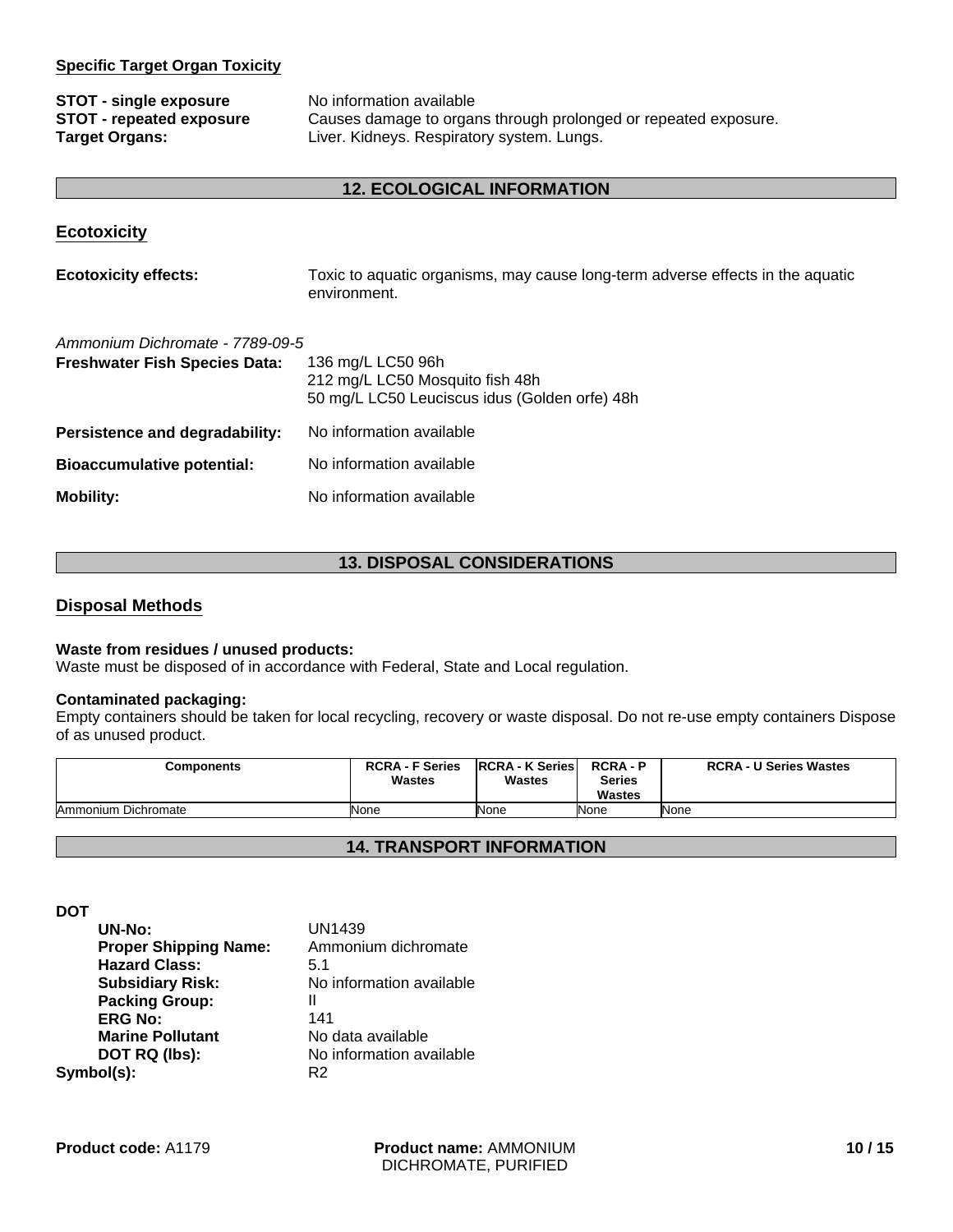#### **14. TRANSPORT INFORMATION**

#### **TDG (Canada)**

| UN-No:                       | UN1439                   |
|------------------------------|--------------------------|
| <b>Proper Shipping Name:</b> | Ammonium dichromate      |
| <b>Hazard Class:</b>         | 5.1                      |
| <b>Subsidiary Risk:</b>      | No information available |
| <b>Packing Group:</b>        |                          |
| <b>Description:</b>          | No information available |
|                              |                          |

#### **ADR**

| <b>UN-No:</b>                | UN1439                   |
|------------------------------|--------------------------|
| <b>Proper Shipping Name:</b> | Ammonium dichromate      |
| <b>Hazard Class:</b>         | 5.1                      |
| <b>Packing Group:</b>        | Ш                        |
| <b>Subsidiary Risk:</b>      | No information available |
| <b>Classification Code:</b>  | No information available |
| <b>Description:</b>          | No information available |
| <b>CEFIC Tremcard No:</b>    | No information available |

#### **IMO / IMDG**

| <b>UN-No:</b>                | UN1439                   |
|------------------------------|--------------------------|
| <b>Proper Shipping Name:</b> | Ammonium dichromate      |
| <b>Hazard Class:</b>         | 5.1                      |
| <b>Subsidiary Risk:</b>      | No information available |
| <b>Packing Group:</b>        | Ш                        |
| <b>Description:</b>          | No information available |
| <b>IMDG Page:</b>            | No information available |
| <b>Marine Pollutant</b>      | No information available |
| EMS:                         | F-H                      |
| <b>MFAG:</b>                 | No information available |
| <b>Maximum Quantity:</b>     | No information available |
|                              |                          |

#### **RID**

| UN-No:                       | UN1439                   |
|------------------------------|--------------------------|
| <b>Proper Shipping Name:</b> | Ammonium dichromate      |
| <b>Hazard Class:</b>         | 5.1                      |
| <b>Subsidiary Risk:</b>      | No information available |
| <b>Packing Group:</b>        |                          |
| <b>Classification Code:</b>  | No information available |
| <b>Description:</b>          | No information available |

#### **ICAO**

| UN-No:                       | UN1439                   |
|------------------------------|--------------------------|
| <b>Proper Shipping Name:</b> | Ammonium dichromate      |
| <b>Hazard Class:</b>         | 5.1                      |
| <b>Subsidiary Risk:</b>      | No information available |
| <b>Packing Group:</b>        | н                        |
| <b>Description:</b>          | No information available |

#### **IATA**

| UN-No:                       | UN1439                   |
|------------------------------|--------------------------|
| <b>Proper Shipping Name:</b> | Ammonium dichromate      |
| <b>Hazard Class:</b>         | 5.1                      |
| <b>Subsidiary Risk:</b>      | No information available |
| <b>Packing Group:</b>        | Ш                        |
| <b>ERG Code:</b>             | 5L                       |
| <b>Description:</b>          | No information available |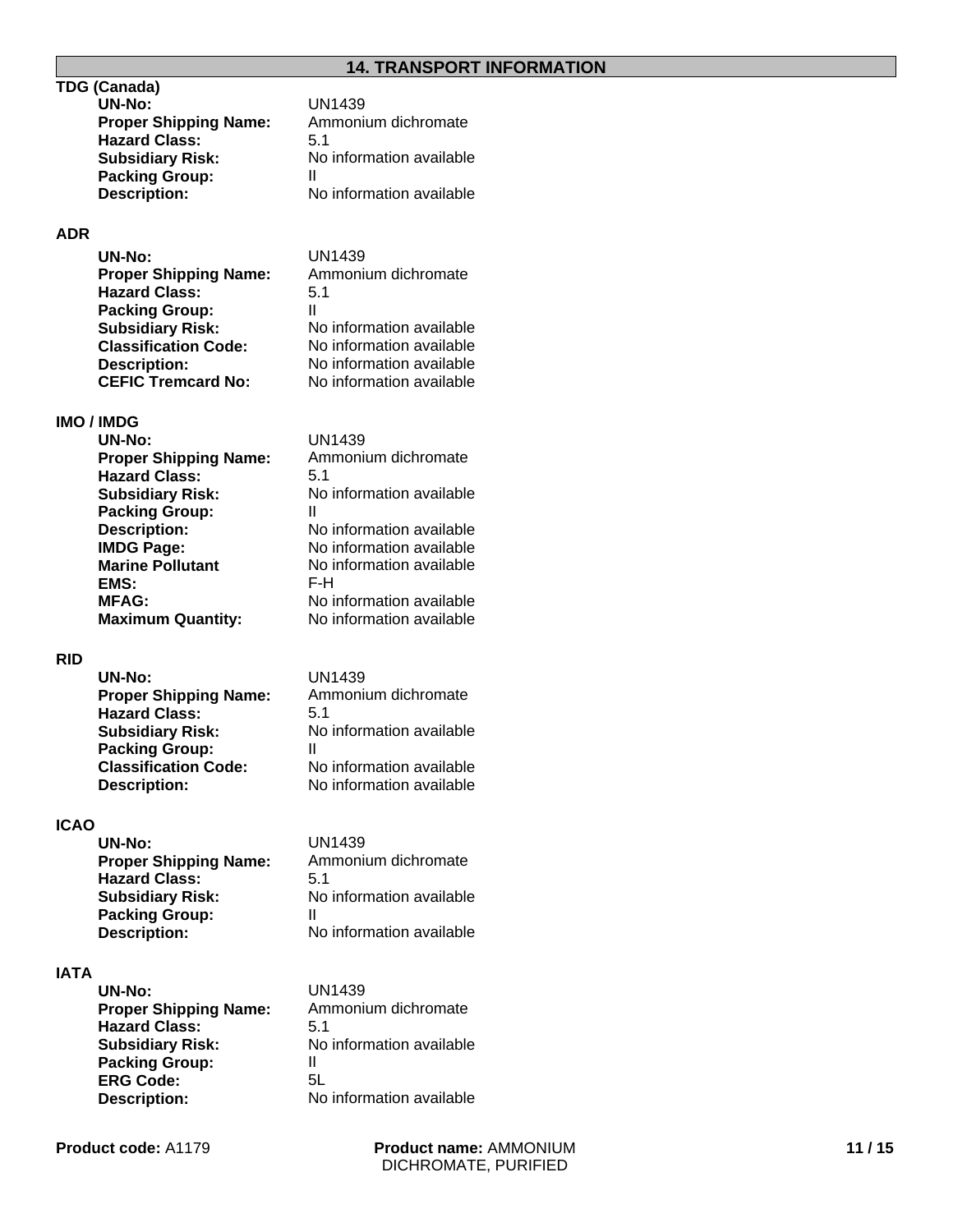#### **15. REGULATORY INFORMATION**

#### **International Inventories**

| Components          | <b>U.S. TSCA</b> | <b>KOREA KECLI</b>   | <b>Philippines</b><br>(PICCS) | Japan ENCS          | CHINA   | Australia<br>(AICS' | <b>EINECS-No.</b> |
|---------------------|------------------|----------------------|-------------------------------|---------------------|---------|---------------------|-------------------|
| Ammonium Dichromate | Present          | Present KE-<br>01653 | Present                       | Present (1)-<br>273 | Present | Present             | Present 232-143-1 |

#### **U.S. Regulations**

*Ammonium Dichromate*

**New Jersey RTK Hazardous Substance List:** 0097 3575 2245 **Pennsylvania RTK - Environmental Hazard List** Present **Massachusetts RTK:** Present **Pennsylvania RTK - Special Hazardous Substances** Present **New Jersey (EHS) List:** 2245 500 lb TPQ **Minnesota - Hazardous Substance List:** Carcinogen (as Cr) **New York Release Reporting - List of Hazardous Substances:** 10 lb RQ **New Jersey - Discharge Prevention - List of Hazardous Substances:** Present **Louisana Reportable Quantity List for Pollutants:** 10lbfinal RQ 4.54kgfinal RQ **California Directors List of Hazardous Substances:** Present **Pennsylvania RTK:** Environmental hazard

#### **California Prop. 65: Safe Drinking Water and Toxic Enforcement Act of 1986.**

#### **Chemicals Known to the State of California to Cause Cancer:**

WARNING: This product contains a chemical known to the State of California to cause cancer. (See table below)

#### **Chemicals Known to the State of California to Cause Reproductive Toxicity:**

WARNING: This product contains a chemical known to the State of California to cause birth defects or other reproductive harm (See table below)

| <b>Components</b>      | Carcinogen | Developmental<br>Toxicity | <b>Male Reproductive</b><br>Toxicitv | <b>Female Reproductive</b><br>Toxicitv: |
|------------------------|------------|---------------------------|--------------------------------------|-----------------------------------------|
| Dichromate<br>Ammonium | carcinogen | Idevelopmental toxicity   | Imale reproductive toxicity          | female reproductive toxicity            |

#### **CERCLA/SARA**

| <b>Components</b>   | CERCLA - Hazardous Section 302 Extremely Section 302 Extremely<br><b>Substances and their</b><br><b>Reportable Quantities Substances and TPQs Substances and RQs</b> | Hazardous | <b>Hazardous</b> | Section 313 -<br><b>Chemical Category</b> | Section 313 - Reporting<br>de minimis |
|---------------------|----------------------------------------------------------------------------------------------------------------------------------------------------------------------|-----------|------------------|-------------------------------------------|---------------------------------------|
| Ammonium Dichromate | 10 lb final RQ<br>4.54 kg final RQ                                                                                                                                   | None      | None             | None                                      | $0.1\%$ de minimis<br>concentration   |

#### **U.S. TSCA**

| Components          | <b>TSCA Section 5(a)2 - Chemicals With Significant</b><br><b>New Use Rules (SNURS)</b> | <b>TSCA 8(d) -Health and Safety Reporting</b> |
|---------------------|----------------------------------------------------------------------------------------|-----------------------------------------------|
| Ammonium Dichromate | Not Applicable                                                                         | Not Applicable                                |

#### **Canada**

#### **WHMIS hazard class:**

C Oxidizing materials D1A Very toxic materials D2A Very toxic materials D2B Toxic materials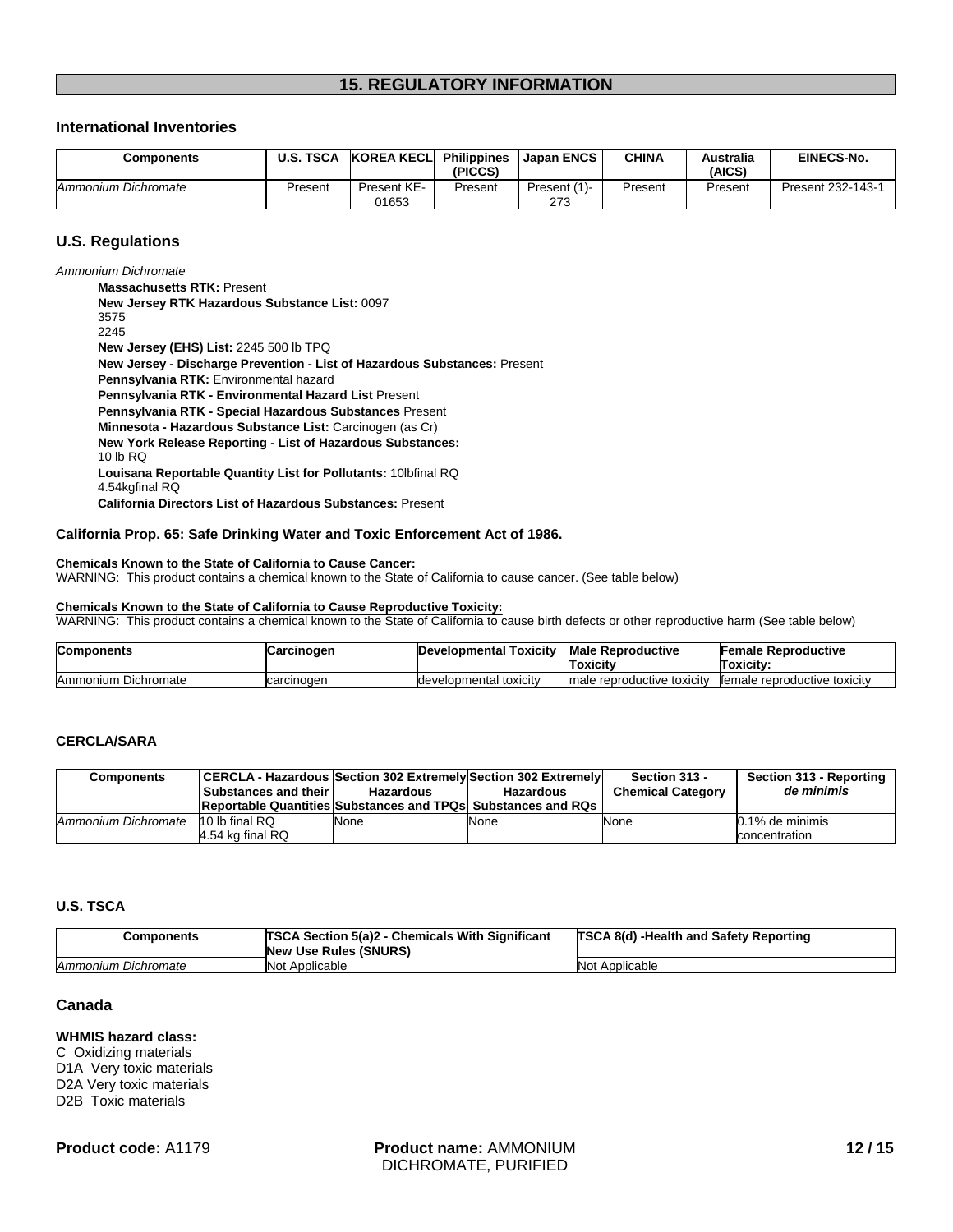#### **Ammonium Dichromate**

C D1A D2A D2B

#### **Canada Controlled Products Regulation:**

This product has been classified according to the hazard criteria of the CPR (Controlled Products Regulation) and the MSDS contains all of the information required by the CPR.

| $\sim$ -<br>orټ | .<br><b>WHI</b><br>. Inc<br><b>OSUITE</b><br>edient<br>ונ<br>List<br>71 I V |
|-----------------|-----------------------------------------------------------------------------|
| Amn<br>mromate. | $\sim$<br>. .<br>70                                                         |

#### **Inventory**

| Com                      | - - -             | <b>(NDSL</b>      |
|--------------------------|-------------------|-------------------|
| nents                    |                   | ⊸anada            |
| Amm<br>Dichromate<br>ıum | Dracant<br>ເບຣະເແ | <b>Not Listed</b> |

| <b>Components</b>   | <b>ICEPA Schedule I - Toxic Substances</b> | CEPA - 2010 Greenhouse Gases Subject to Manditory<br>Reporting |
|---------------------|--------------------------------------------|----------------------------------------------------------------|
| Ammonium Dichromate | Present                                    | Not listed                                                     |

#### **EU Classification**

#### **R-phrase(s)**

R 2 - Risk of explosion by shock, friction, fire or other sources of ignition.

- R 8 Contact with combustible material may cause fire.
- R21 Harmful in contact with skin.
- R25 Toxic if swallowed.
- R26 Very toxic by inhalation.
- R34 Causes burns.
- R45 May cause cancer.
- R46 May cause heritable genetic damage.
- R50 Very toxic to aquatic organisms.
- R53 May cause long-term adverse effects in the aquatic environment.
- R60 May impair fertility.
- R61 May cause harm to the unborn child.
- R48/23 Toxic: danger of serious damage to health by prolonged exposure through inhalation.
- R42/43 May cause sensitization by inhalation and skin contact.

#### **S -phrase(s)**

- S53 Avoid exposure obtain special instructions before use.
- S45 In case of accident or if you feel unwell, seek medical advice immediately (show the label where possible).
- S60 This material and its container must be disposed of as hazardous waste.
- S61 Avoid release to the environment. Refer to special instructions/safety data sheets.
- S 1/2 Keep locked up and out of the reach of children.
- S36/37/39 Wear suitable protective clothing, gloves and eye/face protection.
- S 7/9 Keep container tightly closed and in a well-ventilated place.

| <b>Components</b><br><b>Classification</b><br><b>Safety Phrases</b><br><b>Concentration Limits:</b> |  |
|-----------------------------------------------------------------------------------------------------|--|
|-----------------------------------------------------------------------------------------------------|--|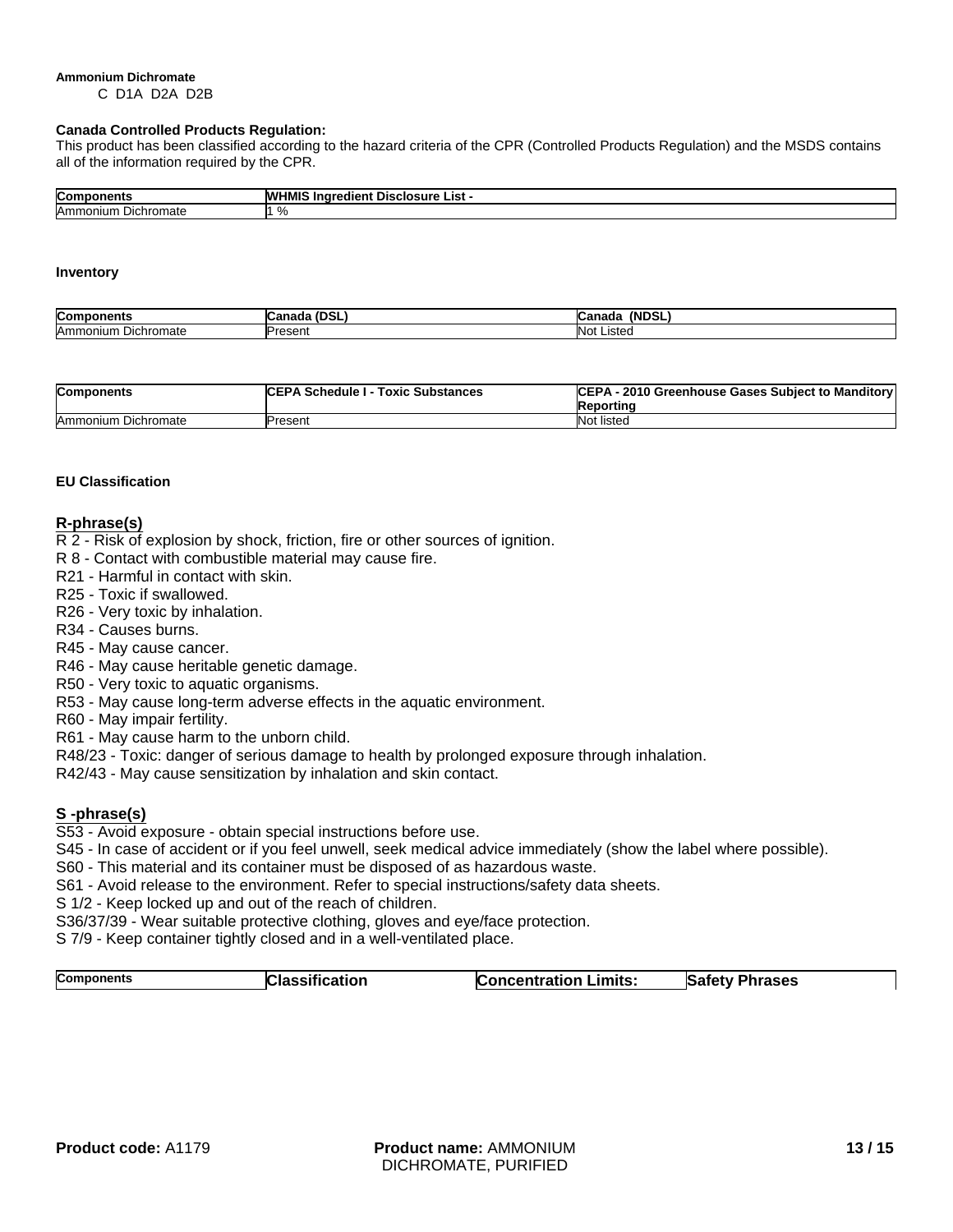| Ammonium Dichromate | E; R2<br>Xn; R21<br>T; R25-48/23<br>IT+; R26<br>C; R34<br>R42/43<br>Carc.Cat.2; R45<br>Muta.Cat.2; R46<br>N; R50-53<br>Repr.Cat.2; R60-61 | 10% <= C: C; R24<br>5% <= C < 10%: Xi; R36/37/38<br>$0.2\% < = C$ : R42/23 | S53 S45 S60 S61 |  |
|---------------------|-------------------------------------------------------------------------------------------------------------------------------------------|----------------------------------------------------------------------------|-----------------|--|
|                     | O; R8                                                                                                                                     |                                                                            |                 |  |

**The product is classified in accordance with Annex VI to Directive 67/548/EEC**

#### **Indication of danger:**

E - Explosive.

- C Corrosive.
- T+ Very toxic.
- T Toxic
- Xn Harmful.
- O Oxidising.
- N Dangerous for the environment.





**16. OTHER INFORMATION**